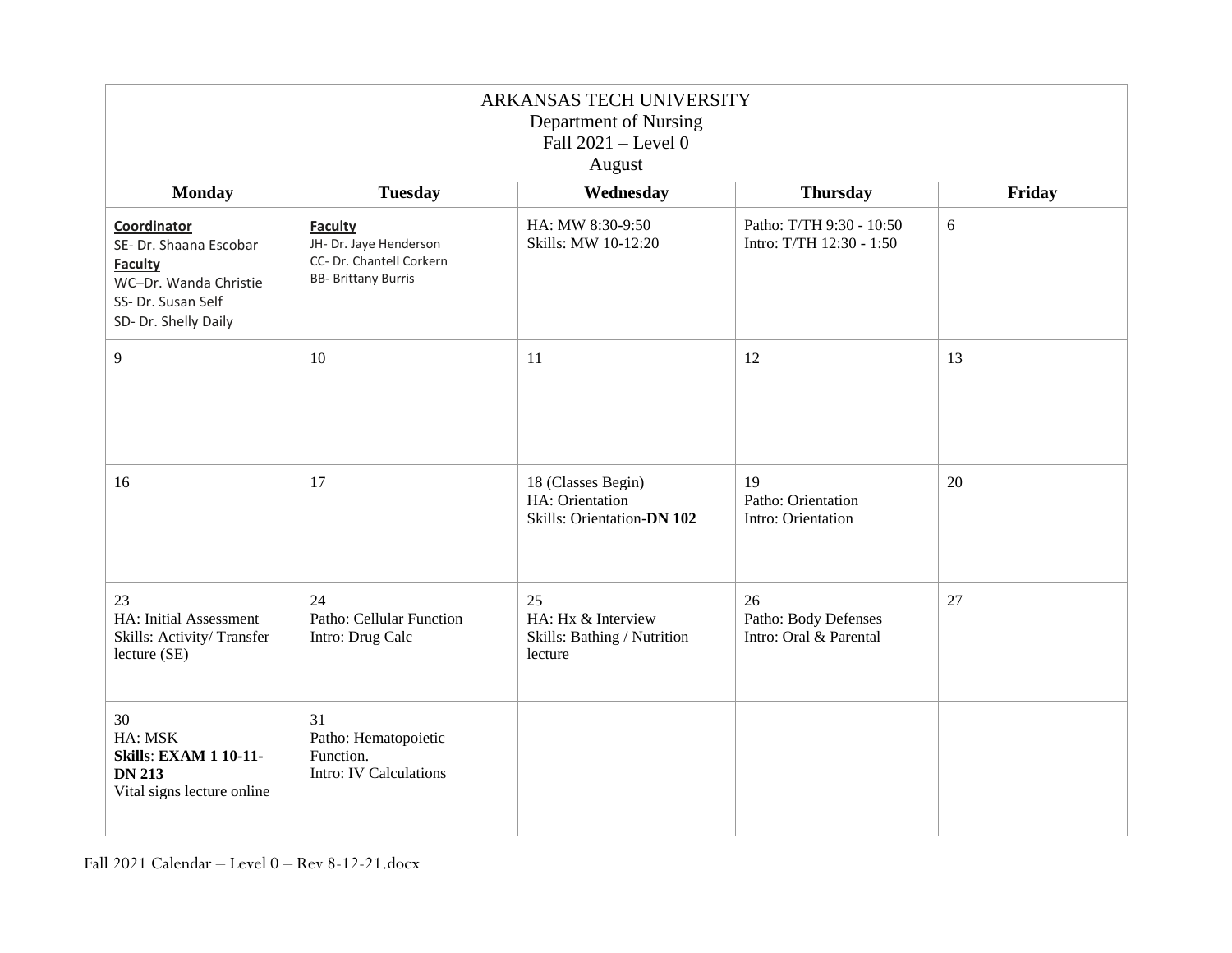| ARKANSAS TECH UNIVERSITY<br>Department of Nursing<br>Fall $2021$ – Level 0<br>September |                                                                     |                                                                        |                                                                                         |        |  |
|-----------------------------------------------------------------------------------------|---------------------------------------------------------------------|------------------------------------------------------------------------|-----------------------------------------------------------------------------------------|--------|--|
| Monday                                                                                  | <b>Tuesday</b>                                                      | Wednesday                                                              | <b>Thursday</b>                                                                         | Friday |  |
|                                                                                         |                                                                     | 1<br><b>HA: EXAM 1-DN 213</b><br>Skills: Transfer/Bathing Check<br>Off | $\overline{2}$<br>Patho: Hematopoietic/Review<br>Intro: Insulin/Heparin<br>Calculations | 3      |  |
| 6<br><b>Labor Day</b>                                                                   | 7<br>Patho: Exam 1-Dean 213<br><b>Intro: Calculation Review</b>     | 8<br>HA: Eyes<br><b>Skills: VS Practice</b>                            | 9<br>Patho: Cardiovascular Func<br>Intro: Math Attempt 1 Exam                           | 10     |  |
| 13<br>0800 ATI Tutorials Due<br>HA: Ear<br>Skills: Vital signs Check<br>Off             | 14<br>Patho: Cardiovascular Function<br>Intro: Math Review Lab      | 15<br>HA: Nose, Mouth, Throat<br><b>Skills: Oral Meds Lecture</b>      | 16<br>Patho: Respiratory Function<br>Intro: Math Attempt 2 Exam                         | 17     |  |
| 20<br>HA: Mental Health<br><b>Skills: Parental Meds</b><br>Lecture                      | 21<br>Patho: Respiratory Function<br>Intro: HIPAA & Test Taking     | 22<br><b>HA: EXAM 2-DN 213</b><br><b>Skills: Med Practice</b>          | 23<br>Patho: Exam #2-Dean 213<br>Intro: Healthcare Delivery                             | 24     |  |
| 27<br>HA: Head/Neck<br>Skills: Med Check Off                                            | 28<br>Patho: Acid Base Balance<br><b>Intro: Historical Practice</b> | 29<br>HA: PV/Cardiac<br><b>Skills: IV Lecture</b>                      | 30<br>Patho: Acid Base Balance<br>Intro: Theory & EBP                                   |        |  |

Fall 2021 Calendar – Level 0 – Rev 8-12-21.docx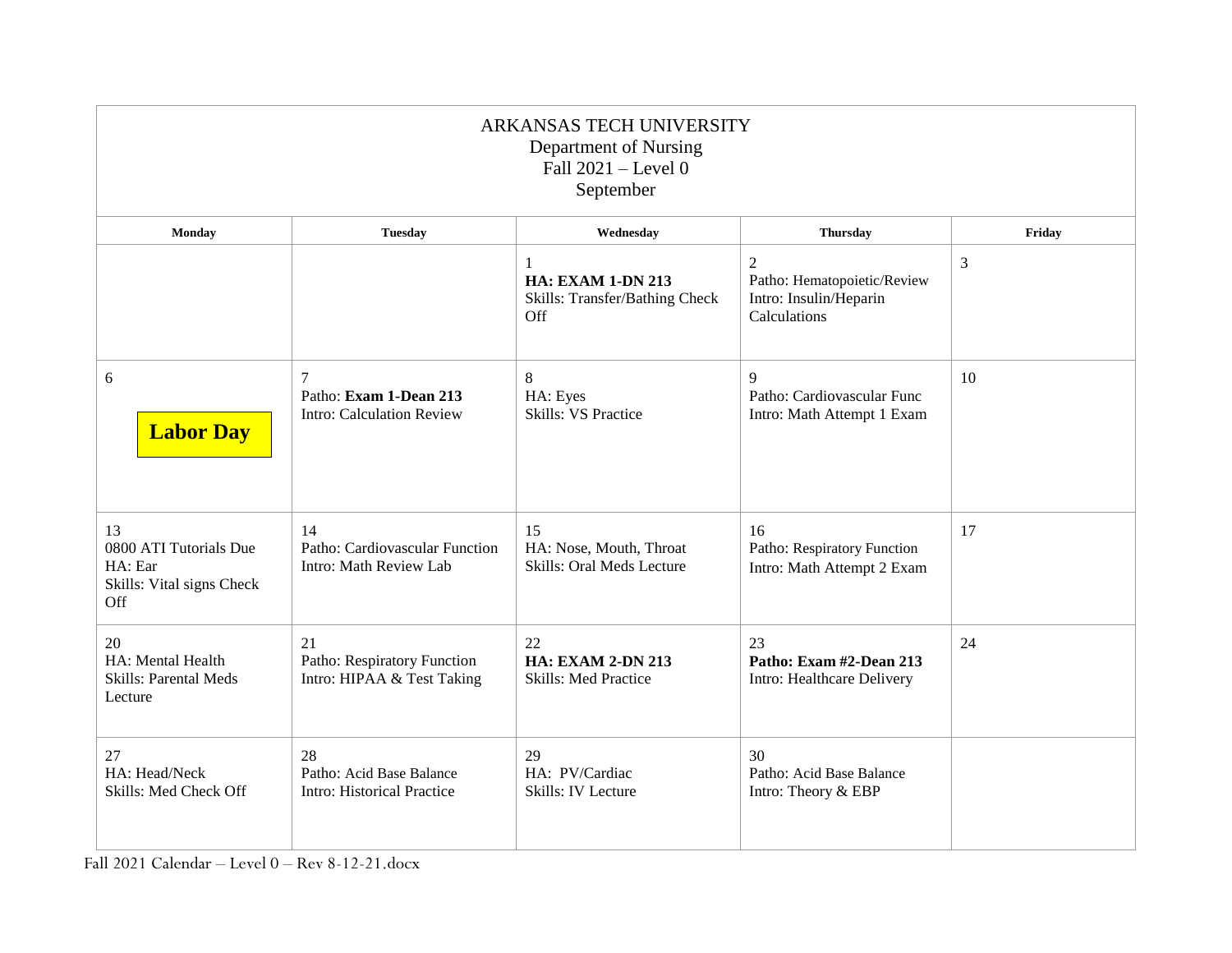| ARKANSAS TECH UNIVERSITY<br>Department of Nursing<br>Fall 2021- Level 0<br>October |                                                                                     |                                                        |                                                                                     |                 |                   |  |
|------------------------------------------------------------------------------------|-------------------------------------------------------------------------------------|--------------------------------------------------------|-------------------------------------------------------------------------------------|-----------------|-------------------|--|
| Monday                                                                             | <b>Tuesday</b>                                                                      | Wednesday                                              |                                                                                     | <b>Thursday</b> | Friday            |  |
|                                                                                    |                                                                                     |                                                        |                                                                                     |                 | 1                 |  |
| $\overline{4}$<br>HA: PV/Cardiac<br>Skills: Exam 2-DN 213                          | 5<br>Patho: Urinary Function<br>Intro: EXAM 1-DN 102                                | 6<br>HA: Culture<br>Skills: Asepsis                    | 7<br>Patho: Reproductive Func<br>Intro: Health Promotion                            |                 | $8\,$             |  |
| 11<br><b>HA: EXAM 3-DN 102</b><br>Skills: Wound Care Lecture                       | 12<br>Patho: Reproductive Func<br>Intro: Spirituality &<br>Sexuality                | 13<br>HA: Lungs<br><b>Skills: Wound Care Practice</b>  | 14                                                                                  |                 | 15                |  |
|                                                                                    |                                                                                     |                                                        |                                                                                     |                 | <b>Fall Break</b> |  |
| 18<br>HA: Lungs<br>Skills: Wound Care Check Off                                    | 19<br>Patho: test review<br><b>Endocrine Disorders</b><br>Intro: Wellness & Culture | 20<br>HA: Skin<br>Skills: EXAM 3-DN 213                | 21<br>Patho: EXAM 3-Dean 213<br>Intro: Complementary<br><b>Alternative Medicine</b> |                 | 22                |  |
| 25<br>HA: Abdomen<br>Skills: IV Practice                                           | 26<br>Patho: GI Function<br>Intro: EXAM 2-DN 213                                    | 27<br><b>HA: EXAM 4-DN 213</b><br>Skills: IV Check Off | 28<br>Patho: Endocrine Functions<br>Intro: Care Plan Diagnosing                     |                 | 29                |  |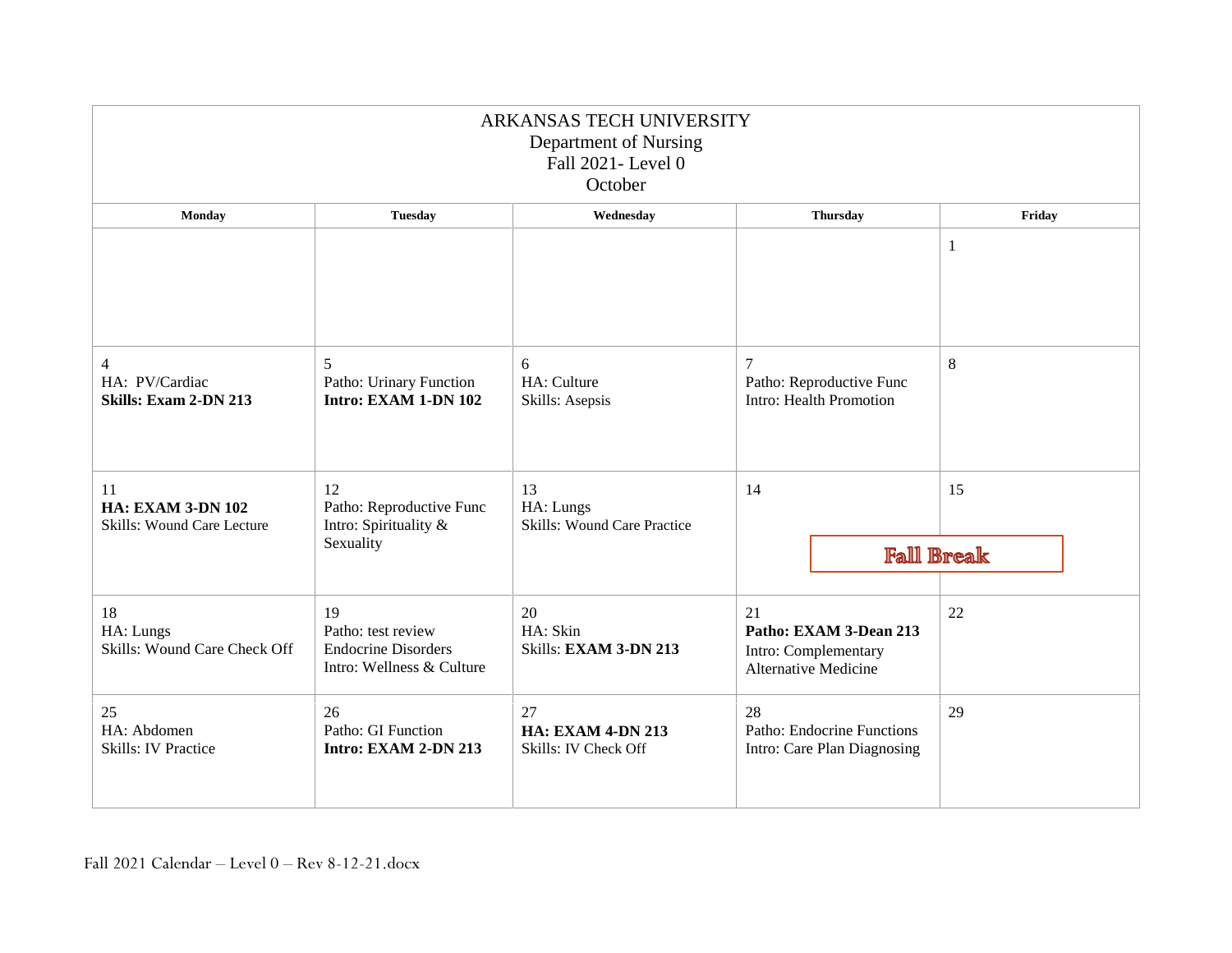| ARKANSAS TECH UNIVERSITY<br>Department of Nursing<br>Fall 2021- Level 0<br>November |                                                              |                                                                |                                                                    |        |  |
|-------------------------------------------------------------------------------------|--------------------------------------------------------------|----------------------------------------------------------------|--------------------------------------------------------------------|--------|--|
| <b>Monday</b>                                                                       | <b>Tuesday</b>                                               | Wednesday                                                      | <b>Thursday</b>                                                    | Friday |  |
| HA: Neuro<br><b>Skills: IV Check Off</b>                                            | 2<br><b>Patho: Neural Functions</b><br>Intro: Care Planning  | $\mathcal{E}$<br>HA: Neuro<br><b>Skills: Fecal Elimination</b> | $\Delta$<br><b>Patho: Neural Functions</b><br>Intro: Care Plan 101 | 5      |  |
| 8<br>HA: Male/Female<br>Reproduction<br>Skills: Urinary Elimination                 | 9<br>Patho: Musculoskeletal Func<br>Intro: EXAM 3-DN 213     | 10<br>HA: Breast<br><b>Skills: Foley Practice</b>              | 11<br>Patho: Musculoskeletal Func<br>Intro: Leading/Managing       | 12     |  |
| 15<br><b>HA: EXAM 5-DN 213</b><br><b>Skills: Foley Practice</b>                     | 16<br>Patho: Integumentary functions<br>Intro: Legal/Ethical | 17<br>HA: Overview Day<br>Skills: Foley Check Offs             | 18<br>Patho: Sensory Disorders<br>Intro: Communication             | 19     |  |
| 22<br>HA: Head to Toe Videos Due<br>by 0830<br>Skills: Foley Check Offs             | 23<br>Patho: Exam #4 Dean213<br>Intro: Documentation         | 25<br>24<br>26<br><b>Thanksgiving Holidays</b>                 |                                                                    |        |  |
| 29<br>ATI exam 8:30-9:30-DN 102<br><b>Skills: EXAM 4-DN 102</b>                     | 30<br>Patho: Final review<br>Intro: EXAM 4-DN 213            |                                                                |                                                                    |        |  |